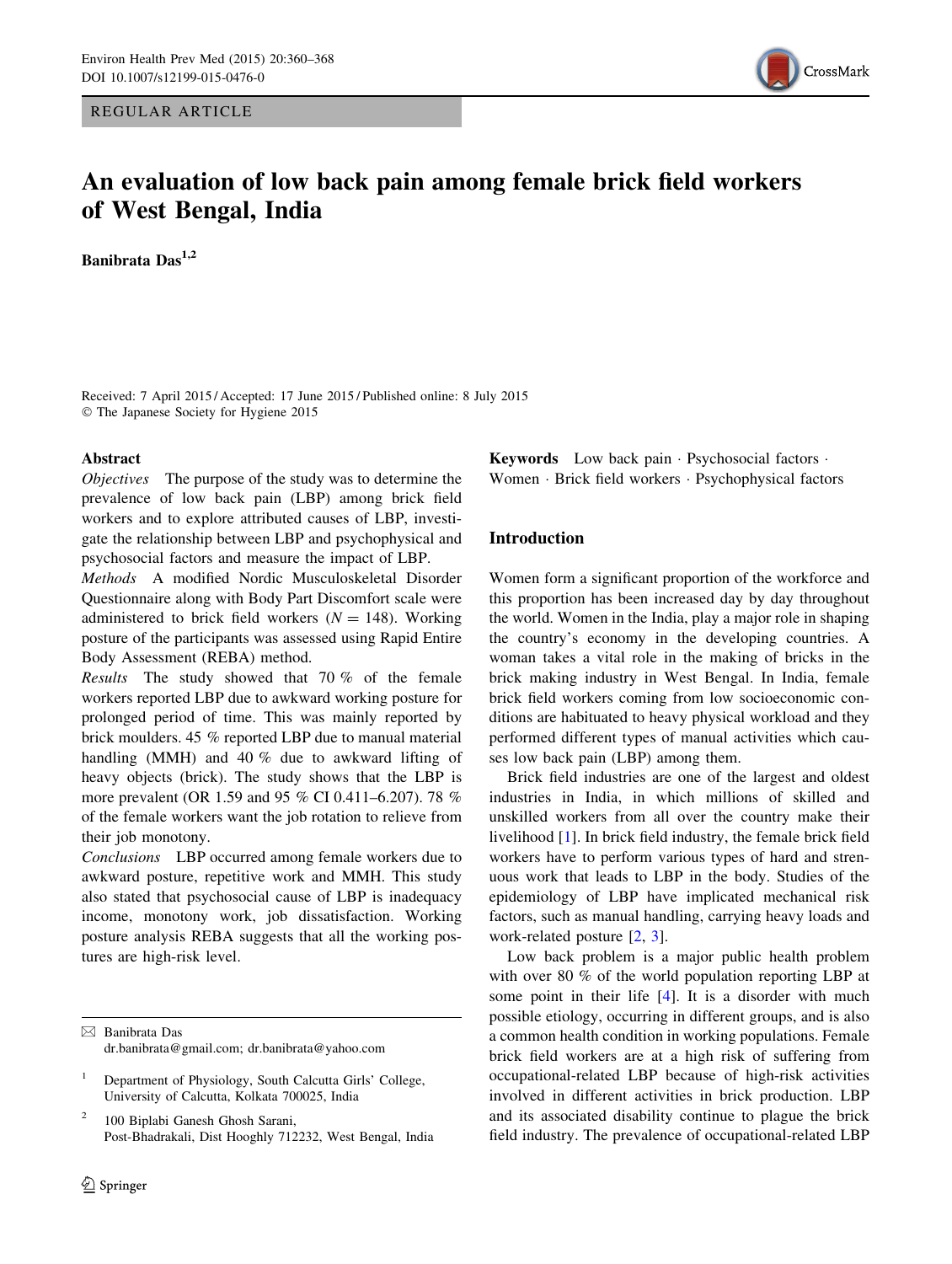among manual workers in the brick manufacturing companies is believed to be due to high exposure to awkward postures for long hours, heavy manual work and exposure to whole-body vibration in the work environment [\[5](#page-8-0)]. LBP is associated with major costs in terms of health resource usage, work disability and absenteeism [[6\]](#page-8-0) and loss of quality of life [[7\]](#page-8-0).

The main aim of the present study was to assess the prevalence of LBP among the female brick field workers of the Indian population and to investigate the role of working posture in the reporting of back pain. This study also investigates the relationship between LBP and personal and work-related factors and measures the impact of LBP. Through this study, local awareness regarding occupational safety and health of workers working in unorganized sectors can be increased to improve the present occupational safety and health situation in India.

## Methods

#### Study design

For this study 148 female brick field workers were randomly selected from 20 main brick fields of Bhadrakali in Hooghly district, India. This brick field is mainly situated in the river side of Hooghly in Hooghly district of West Bengal, India. Others female brick field workers were not interested in participating in this study and thus their data were excluded from this study. Among the selected female brick field works, some of them are permanent workers  $(n = 30)$  and some are casual workers  $(n = 118)$ . The inclusion criteria of this study were the workers should have at least 3 years experience in this job.

Before conducting the study, written informed consent was taken from the brick field workers. Prior permission and ethical approval was also obtained from relevant authorities before commencement of the study. Before conducting the survey, a written permission on the project was obtained from Institutional Human Ethical Clearance Committee over the Indian Council of Medical Research Guidelines.

#### Job description

There are several activities were performed by the brick field workers. Among these, the below stated activity was performed by the female brick field workers.

(a) Carrying the mud—The mud which was collecting from the river bank is mainly accumulated in the accumulation zone of the brick field by carrying them with basket in the head of the workers. During

making the green bricks, the carriers, carries the mud in their head to prepare the clay.

- (b) Preparation of raw bricks (moulding)—Preparation of clay is mainly done by the machine with the help of mud, water and several additives. After preparation of clay, inserting of clay in the wooden dice along with sand in squatting posture and particular amount of clay is taken by the workers and put it into the wooden dice; extra clay is removed by wire cutter. Then lifting the wooden dice upward and turning downwards the ground forcefully.
- (c) Carrying raw bricks from stacking area to kiln— Generally brick carrier's carry their raw bricks into the kiln for burn. After reaching unloading of raw bricks was done carefully. After unloading, the workers generally used to arrange the bricks for burn.
- (d) Loading of burn bricks—After burning the bricks the kiln workers generally take off the burned bricks from kiln. After picking the burns from the dust of kiln, the female workers loaded the burn bricks in their head
- (e) Carrying burn bricks—After loading the brick carriers have to cover long distance to store the bricks in the brick field.
- (f) Unloading of burn bricks for storage—During storing, the unloading of burn bricks is an important and careful activity which was done by the brick carriers.

# **Ouestionnaire**

The modified Nordic questionnaire [\[8](#page-8-0)] was used in this study. The questionnaire consists of a series of objectivetype questions with multiple choice responses. The questions were grouped into sections dealing with general information of the workers, work organization and work behavior, assessment of stress at work and detailed question on work-related pain. The interview was taken in their local language (Bengali and Hindi). Before conducting the interview the experimental protocol was explained to the brick field workers individually. Interviews were totally confidential, undertaken just after working hours over.

#### Repetitiveness of work

Repetitiveness was determined by analyzing time spent in, and motion involved in, the different brick making tasks along with the total time for a particular job. Timing was recorded with a stopwatch repetitive activity was considered to an action that took up more than 50 % of the total time period for that particular job is considered to be a repetitive one [[9](#page-8-0), [10](#page-8-0)].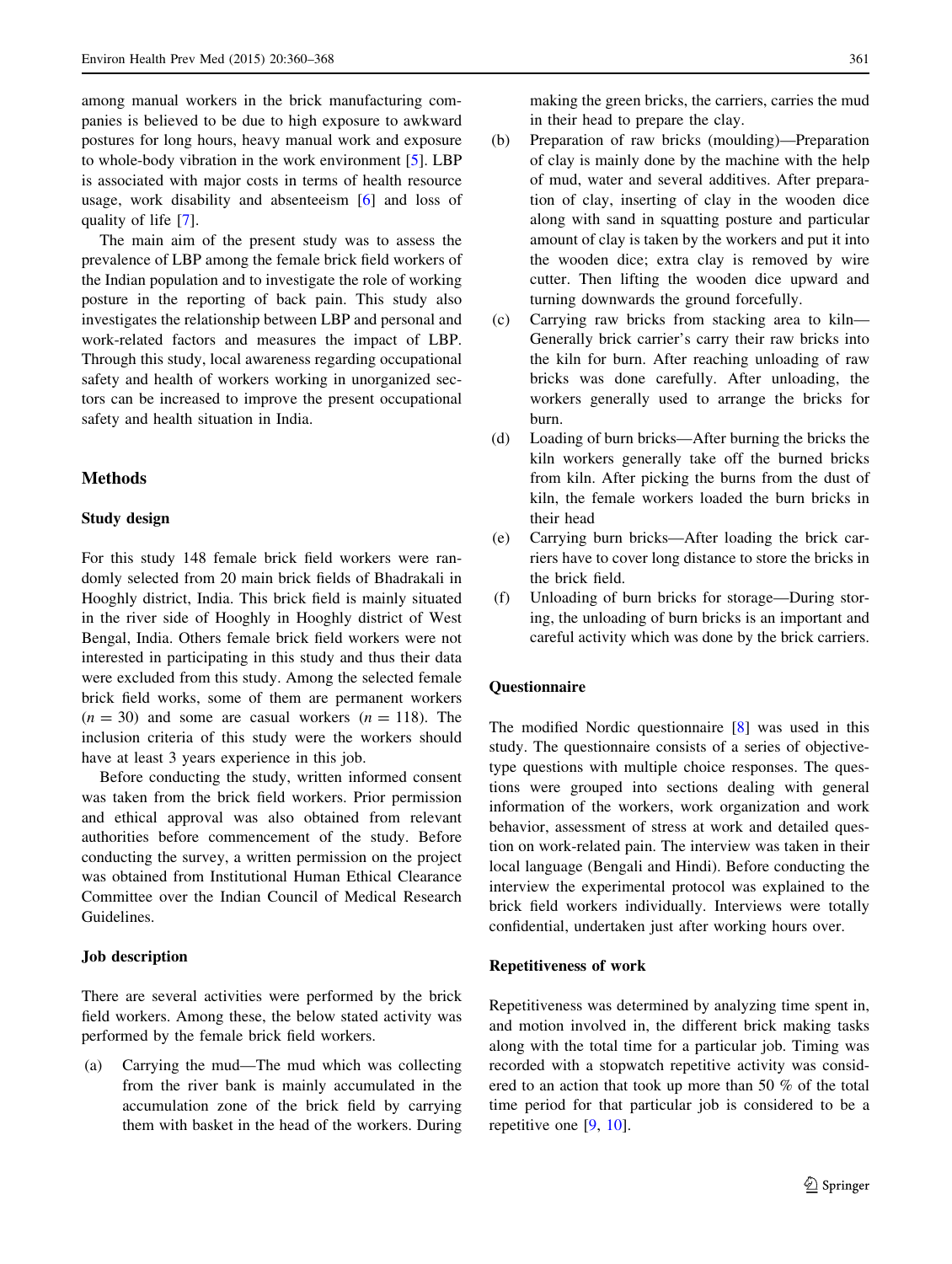## Discomfort level scale

#### Posture analysis

Discomfort level scale is a 10-point scale for discomfort and pain sensation, where 1 represents just noticeable pain, 5 represents moderate pain and 10 represents intolerable pain (Fig. 1). This scale was used for identifying the discomfort level of the female brick field workers in their different postures. The intensity of pain or discomfort was measured by utilizing the Body Part Discomfort (BPD) scale [[11\]](#page-8-0).

The working postures were analyzed by the Rapid Entire Body Assessment (REBA) tool [\[12](#page-8-0)]. The working postures were recorded with the help of a digital video camera (Sony handycam). Later stick diagrams were drawn from frozen frame video recordings and eventually they were analyzed. The most frequently repeated postures or the postures that were held for the longest amount of time of the work cycles were chosen for assessment.



**Moulding activity Loading Bricks** 





**Carrying bricks Unloading Bricks** 

Fig. 1 Different brick field activities among female brick field workers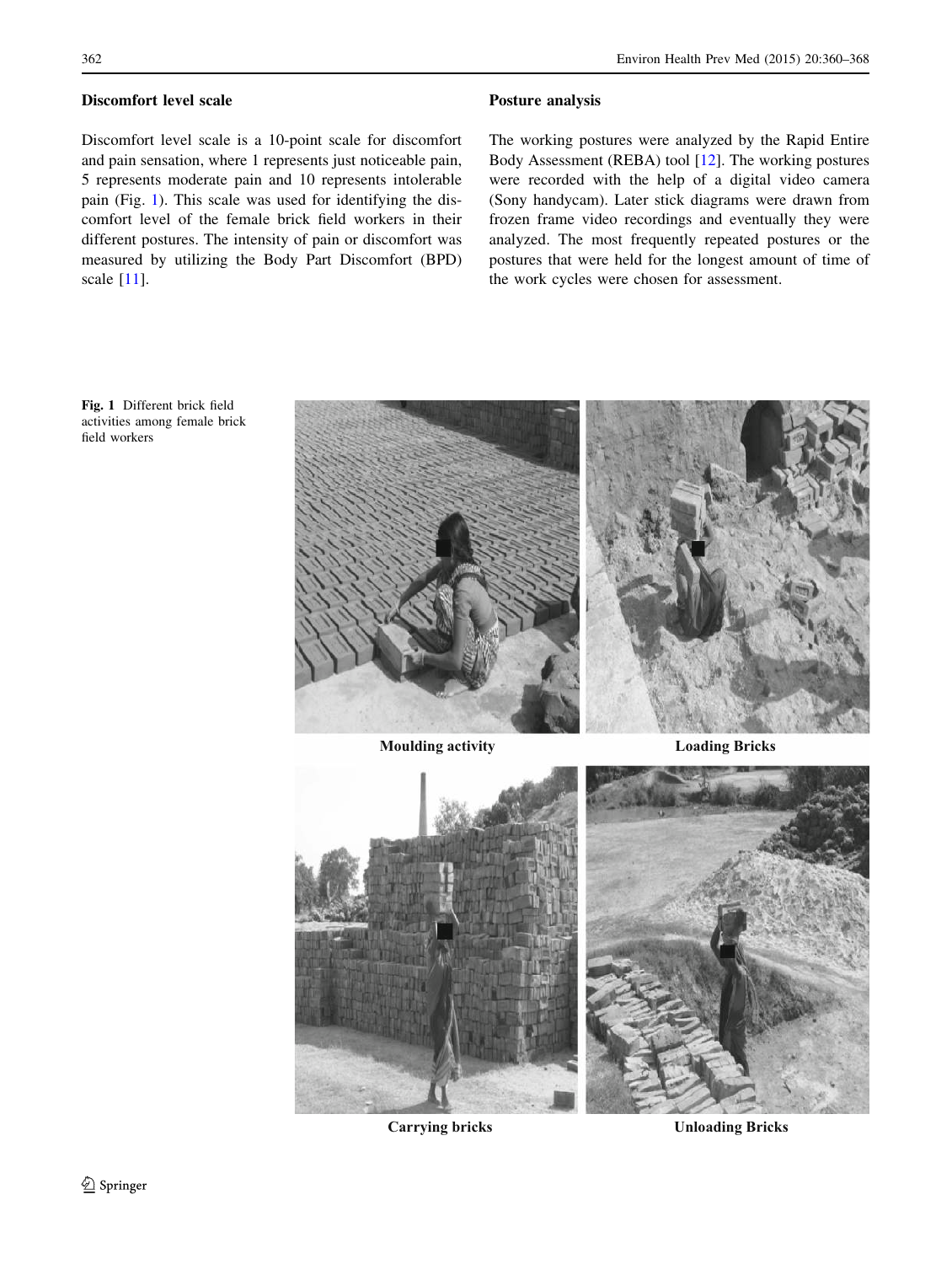#### <span id="page-3-0"></span>Data analysis

Data were examined using the statistical package PRIMER OF BIOSTATISTICS version 5.0 (Primer of Biostatistics 5.0.msi, Msi Version  $= 1.20.1827.0$ , Primer for Windows, Mc-Graw-Hill). Descriptive statistics (frequency and percentage) were used to summarize the data. Cross-tabulations were done to get the frequency and percentages of the subcategories.

Statistical analysis included calculation of mean and standard deviation of the various physical parameters. The association of LBP between two groups of female brick field workers with and without having LBP was examined by  $\chi^2$  test and the associations were described by the odds ratio with 95 % confidence interval.

# **Results**

Demographic factors relating to the study population, including age, years in experience in worker, duration of employment, marital status, education status and types of work are given in Table 1. The mean age of the workers was  $30.3$  (SD = 10.7) years: age ranged from 21 to 49 years, the mean duration of work was 6.4 h/day. Whereas the years employment was 5.6 years  $(SD = 8.2)$ and majority of them were uneducated (56.1 %).

The result of the study shows that the LBP is more prevalent (OR 1.59 and 95 % CI 0.411–6.207) followed by shoulder (OR 0.29 and 95 % CI 0.135–0.650), neck (OR 0.62 and 95 % CI 0.318–1.234), hands (OR 1.95 and 95 % CI 1.011–3.786), knee (OR 7.27 and 95 % CI 3.506–15.083), and leg pain (OR 4.86 and 95 % CI 1.970–11.998) among the both group of female brick field workers (brick moulders and brick carriers).

Table [2](#page-4-0) of this study shows the responses to physical and psychosocial attributed factors or causes of LBP at work among female brick field workers. In this study it was observed that 70 % of the female workers reported LBP due to awkward working posture for prolonged period of time; whereas, 61 % of the female stated that LBP due to repetitiveness of work and 55 % reported LBP due to constant sitting static work posture. This was mainly reported by brick moulders. 45 % reported LBP due to manual material handling (MMH) and 40 % due to awkward lifting of heavy objects (brick).

The analysis of questionnaire (Table [2\)](#page-4-0) also showed that 52 % of the female workers performed skilful activity. Most of them (84 %) did not make frequent mistakes at work. As large as 76 % of the female brick field workers stated that they frequently changed their place while at work. 63 % of the workers reported rigidity in work methods and procedure. 84 % of the workers want to work

Table 1 Demographics of the study population (female brick field workers)

| Variables                        | Number of subjects ( $n = 148$ ) | Percentage |  |  |  |  |  |  |
|----------------------------------|----------------------------------|------------|--|--|--|--|--|--|
| Age (years)                      |                                  |            |  |  |  |  |  |  |
| $21 - 30$                        | 93                               | 63         |  |  |  |  |  |  |
| $30 - 39$                        | 40                               | 27         |  |  |  |  |  |  |
| $40 - 49$                        | 15                               | 10         |  |  |  |  |  |  |
| Years of experience in work      |                                  |            |  |  |  |  |  |  |
| $\leq 03$ years                  | 47                               | 31.8       |  |  |  |  |  |  |
| $04-05$ years                    | 73                               | 49.3       |  |  |  |  |  |  |
| $10-15$ years                    | 24                               | 16.2       |  |  |  |  |  |  |
| $16-20$ years                    | 04                               | 2.7        |  |  |  |  |  |  |
| Types of workers                 |                                  |            |  |  |  |  |  |  |
| Permanent                        | 32                               | 21.6       |  |  |  |  |  |  |
| Temporary                        | 116                              | 78.4       |  |  |  |  |  |  |
| Marital status                   |                                  |            |  |  |  |  |  |  |
| Single                           | 27                               | 18.2       |  |  |  |  |  |  |
| Married                          | 121                              | 81.8       |  |  |  |  |  |  |
| <b>Education</b> level           |                                  |            |  |  |  |  |  |  |
| Illiterate                       | 29                               | 19.6       |  |  |  |  |  |  |
| Primary                          | 73                               | 49.3       |  |  |  |  |  |  |
| Junior high school               | 46                               | 31.1       |  |  |  |  |  |  |
| High school                      | 00                               | 00.0       |  |  |  |  |  |  |
| Duration of work                 |                                  |            |  |  |  |  |  |  |
| $\leq$ 5 h/day                   | 44                               | 29.7       |  |  |  |  |  |  |
| $6-7$ h/day                      | 83                               | 56.1       |  |  |  |  |  |  |
| 8-8.5 h/day                      | 21                               | 14.2       |  |  |  |  |  |  |
| Types of workers                 |                                  |            |  |  |  |  |  |  |
| Brick moulder                    | 82                               | 55.4       |  |  |  |  |  |  |
| <b>Brick carriers</b>            | 66                               | 44.6       |  |  |  |  |  |  |
| Number of working days in a week |                                  |            |  |  |  |  |  |  |
| Brick moulder                    | 7 days in a week                 |            |  |  |  |  |  |  |
| <b>Brick</b> carriers            | 7 days in a week                 |            |  |  |  |  |  |  |

in a group. 93 % of the workers want to accept new jobs/ responsibilities and 78 % of the female workers want the job rotation to relieve from their job monotony. About 89.0 % of the workers reported that their job requires repetitive motion of body segments, particularly the movement of the hands. 39 % of the workers reported to take new responsibility that enhanced stress at work. 45 % of the female brick field workers main brick carriers lifting or loading 30–40 kg of bricks at a time with a constant forward bending posture with twisted back and arms. The complaints of LBP can be attributed to the strenuous activities undertaken.

From Table [3](#page-5-0), it is evident that the female brick field workers performed various tasks during brick field activities that were highly repetitive, including carrying mud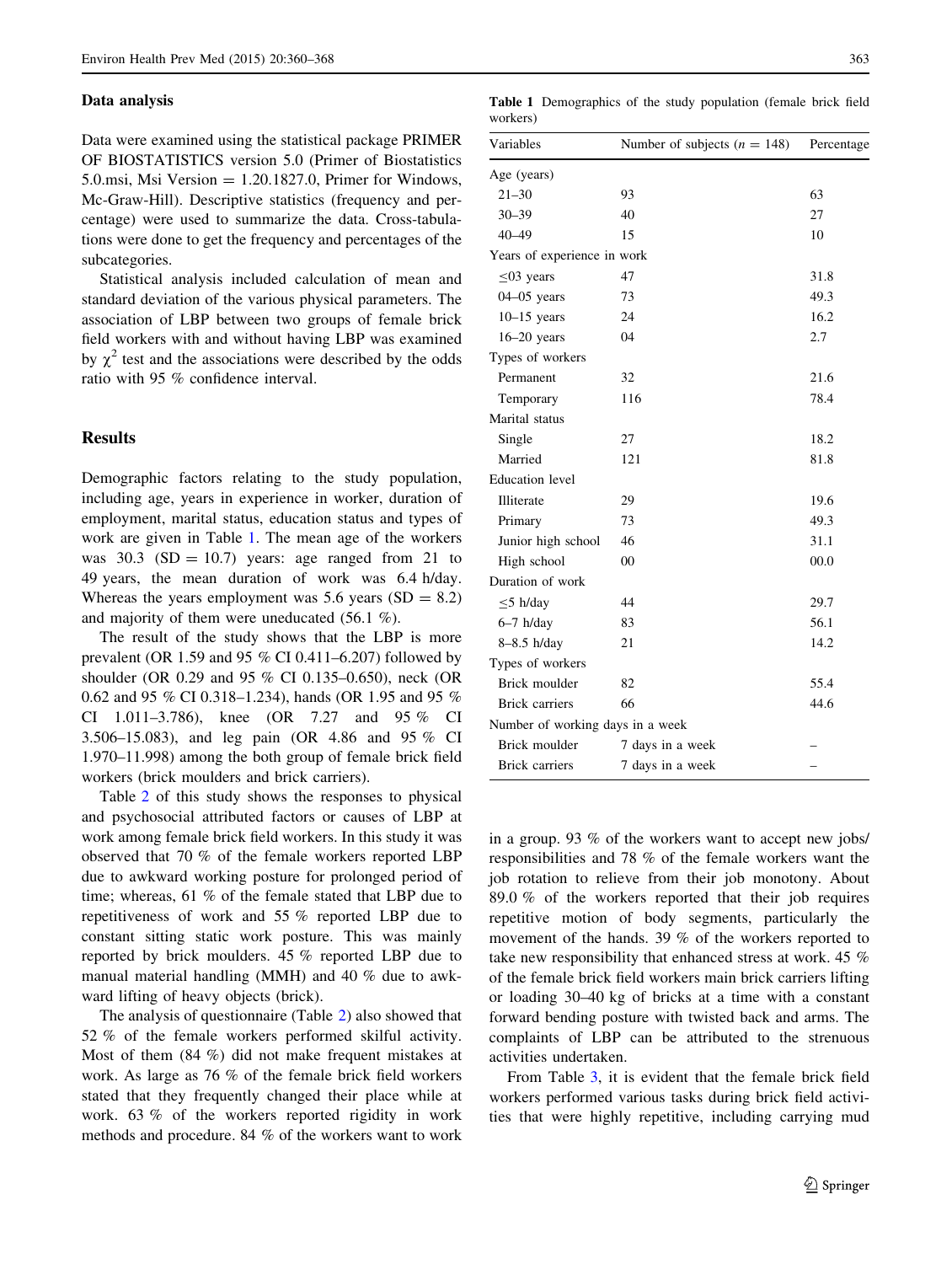|                                                                                         | Response   | Number and percentage |
|-----------------------------------------------------------------------------------------|------------|-----------------------|
| Questionnaire part 1—physical factors                                                   |            |                       |
| Low back pain due to manual material handling                                           | Yes        | 76 (51 %)             |
| Low back pain due to awkward lifting                                                    | Yes        | 79 (53 %)             |
| Low back pain due to constant sitting static posture                                    | Yes        | 82 $(55\%)$           |
| Low back pain due to awkward working posture                                            | Yes        | 104 (70 $%$ )         |
| Low back pain due to repetitive work                                                    | Yes        | 90 $(61\%)$           |
| Low back pain due to frequent bending and twisting                                      | Yes        | 75 (51 %)             |
| Questionnaire part 2 (a)—psychosocial factors                                           |            |                       |
| Work organization and work behavior                                                     |            |                       |
| Job requires knowledge of skilful activity                                              | Yes        | 77 $(52 \%)$          |
| Workers make frequent mistakes                                                          | Yes        | 24 (16 %)             |
| Job demands frequent rotation for task and place                                        | Yes        | 112 $(76\%)$          |
| Rigidity in work methods and procedure                                                  | Yes        | 93 $(63\%)$           |
| Work demand targets specific productivity                                               | Yes        | 122 $(82\%)$          |
| Like to work in a group                                                                 | Yes        | 125 $(84\%)$          |
| Forced to accept new responsibility                                                     | Yes        | 58 (39 %)             |
| Job demands repetitive motions of body segments                                         | Yes        | 132 $(89\%)$          |
| Like to accept new jobs/responsibilities                                                | Yes        | 132 $(93\%)$          |
| Favor: job rotation/division of labor                                                   | Yes        | 115 $(78%)$           |
| Questionnaire part 2 (b)—psychosocial factors                                           |            |                       |
| Measurement of work stress                                                              |            |                       |
| Job dissatisfaction                                                                     | Yes        | 77 (52 %)             |
| Monotony at work                                                                        | Yes        | 92 $(62 \%)$          |
| Poor relationship with managers of the brick field                                      | Yes        | 51 (34 %)             |
| Perceived inadequacy of income                                                          | Yes        | 136 $(92\%)$          |
| Unpleasant work environments                                                            | Yes        | 27 $(18 \%)$          |
| Have you got tired easily                                                               | Yes        | 21 (14 %)             |
| Have you been annoyed and irritated easily                                              | Yes        | 10 $(07 \%)$          |
| Have you been forgetful?                                                                | Yes        | $05(03\%)$            |
| Do you in your work often have to: Lift, pull or push and carry loads (more than 20 kg) | Lift       | 66 (45 %)             |
|                                                                                         | Push       | 82 $(55\%)$           |
|                                                                                         | Carry      | 66 (45 %)             |
| Lifting behavior                                                                        | Alone      | 118 $(80\%$           |
|                                                                                         | With other | 30 $(20\%$            |
| Do you often have to stand, sit for a prolong time                                      | Stand      | 66 (45 %)             |
|                                                                                         | Sit        | $82(55\%)$            |
| Is the discomfort felt during subject in work                                           | Yes        | 133 $(90\%)$          |
| Is the discomfort felt during subject in rest                                           | Yes        | 101 (68 $%$ )         |

<span id="page-4-0"></span>

|  |  |  |  |  | Table 2 Responses to psychophysical and psychosocial attributed factors or causes of low back pain at work among female brick field workers |  |  |  |
|--|--|--|--|--|---------------------------------------------------------------------------------------------------------------------------------------------|--|--|--|
|--|--|--|--|--|---------------------------------------------------------------------------------------------------------------------------------------------|--|--|--|

(61.44 %), moulding (65.16 %), loading raw bricks (68.01 %), carrying raw bricks to kiln (58.64 %), unloading raw bricks to kiln (78.22 %), picking burn bricks from kiln (66.23 %), Carrying burn bricks from kiln to storage (71.89 %). All these activities involved are performed in an awkward posture and in high repetitive manner which is responsible for acute LBP among female brick field workers.

Figure [2](#page-6-0) indicates that 27 % of the brick moulders had complaints of LBP throughout the year which could be suggestive of development of musculoskeletal disorder in their low back region and this pain persists for 24 h among 67 % of the female brick moulders which is responsible from absenteeism from work and 72 % of the workers reported acute pain during work. Whereas in case of brick carriers 25 % had complaints of LBP throughout the year,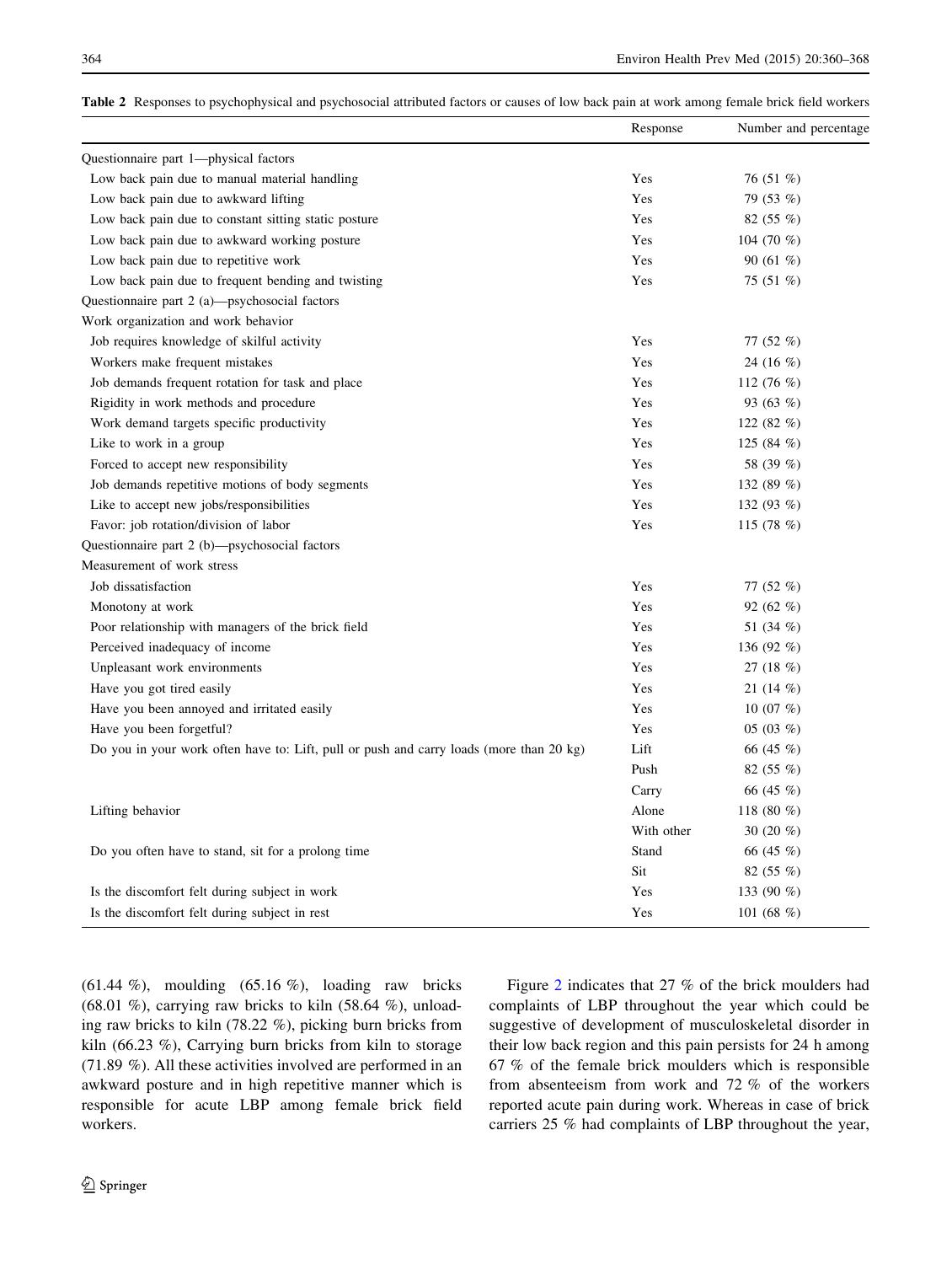<span id="page-5-0"></span>Table 3 Average repetitiveness of different kinds of activities in brick manufacturing units

| Activities                                | Time taken (s) |            |       | Total time taken in 1 work cycle (s) | Repetitive/non repetitive |  |  |
|-------------------------------------------|----------------|------------|-------|--------------------------------------|---------------------------|--|--|
|                                           | Mean           | <b>SD</b>  | Mean  | SD.                                  |                           |  |  |
| Carrying mud                              | 142.5          | $\pm 30.2$ | 231.9 | $\pm$ 37.8                           | 61.44 $%$ Repetitive      |  |  |
| Moulding                                  | 137.3          | $\pm$ 33.6 | 210.7 | $\pm$ 38.1                           | 65.16 % Repetitive        |  |  |
| Loading raw bricks                        | 52.3           | $\pm 15.2$ | 76.9  | $\pm 16.7$                           | 68.01 $%$ Repetitive      |  |  |
| Carrying raw bricks to kiln               | 132.6          | $\pm 26.3$ | 226.1 | $\pm 29.5$                           | 58.64 % Repetitive        |  |  |
| Unloading raw bricks to kiln              | 58.9           | $\pm 17.3$ | 75.3  | $\pm 18.5$                           | 78.22 % Repetitive        |  |  |
| Picking burn bricks from kiln             | 10.2           | $\pm 12.3$ | 15.4  | $\pm 14.3$                           | 66.23 $%$ Repetitive      |  |  |
| Carrying burn bricks from kiln to storage | 138.4          | $\pm$ 35.7 | 192.5 | $\pm$ 33.2                           | 71.89 % Repetitive        |  |  |

Time taken: this means the time required to perform the main activity which is part of a single work cycle

Total time taken in one work cycle: this means the time spent on the completion of a single work

73 % brick carriers had complaints of LBP persists for 24 h and 75 % brick carriers had complaints of LBP suffering during their work.

Figure [2](#page-6-0) also represents the assessment of LBP in different body parts according to the BPD scale. The figure shows that most predominant LBP felt among the 71 % of the brick moulders and 72 % brick carriers in BPD scale range of 8-10, which is described as intolerable pain; whereas, 18 % brick moulders and 21 % brick carriers felt LBP in BPD scale range of 6–7, which is described as moderate pain. Figure [3](#page-6-0) of the study shows the linear regression between LBP occurred and working days lost among female brick field workers.

From the analysis of working postures (Table [4](#page-7-0)), it was found that most of the working postures are of risk and high risk and require immediate corrective measures, as indicated by the REBA analysis (by comparing the REBA score with REBA risk level). The stick diagrams, obtained from the still photographs of working postures of the female brick field workers in different brick making activities. These types of working postures are frequently adopted by the brick field workers, and often, they suffer from musculoskeletal complaints in the lower back pain and upper extremities. The posture codes of the REBA indicate that, all the postures in different brick making activities is a high-risk level and it demands immediate attention (i.e., the posture change necessary soon).

#### **Discussion**

The main findings of the study showed that LBP was more prevalent among the females especially brick field sectors where most of the female workers perform heavy and hazardous work for long time in duration. Work-related musculoskeletal disorders (WMSDs) especially LBP continues to present a major challenge to workers and their employers in virtually every industry and every working sector. The relationship between task demands, ergonomics and LBP can become significant as a result of many activities of daily life both at work and elsewhere.

This study showed the prevalence of LBP among the female brick field workers. The results showed that the majority (63 %) of the female workers are in the age group of 21–30 years. This study also showed that most of the female workers are casual workers, because the casual brick field workers are mainly involved in brick making process from October to May in the year. Besides this, they are mainly involved in other activities (construction labor, masonry, etc.) during off season. This study (Table [1\)](#page-3-0) shows that most of the female brick field workers are illiterate (49.3 %) and (31.1 %) have a primary education.

The brick field industry is filled with tasks that require high physical demands. Furthermore, manual lifting and handling of heavy supplies and other material are still commonplace in brick field. A number of risk physical factors for LBP have been identified such as MMH (51 %), awkward lifting (53 %), constant sitting static posture (55 %), awkward working posture (70 %) and repetitive work (61 %) and frequent bending and twisting (51 %). These study was corroborates with the work of Bernard [\[13](#page-8-0)]. He stated that few number of risk factors for LBP. These risk factors include manual materials handling, frequent bending and twisting and heavy physical load. These results also echo the findings of a comprehensive review by the National Institute for Occupational Safety and Health (NIOSH), which found strong evidence for a causal relationship between LBP and lifting/forceful movements and evidence for a causal relationship between awkward postures and heavy physical work and LBP. Devereux et al. [\[14](#page-8-0)] and Waters et al. [[15\]](#page-8-0) stated that the combination of workplace stress and physical work demands increase rates of LBP.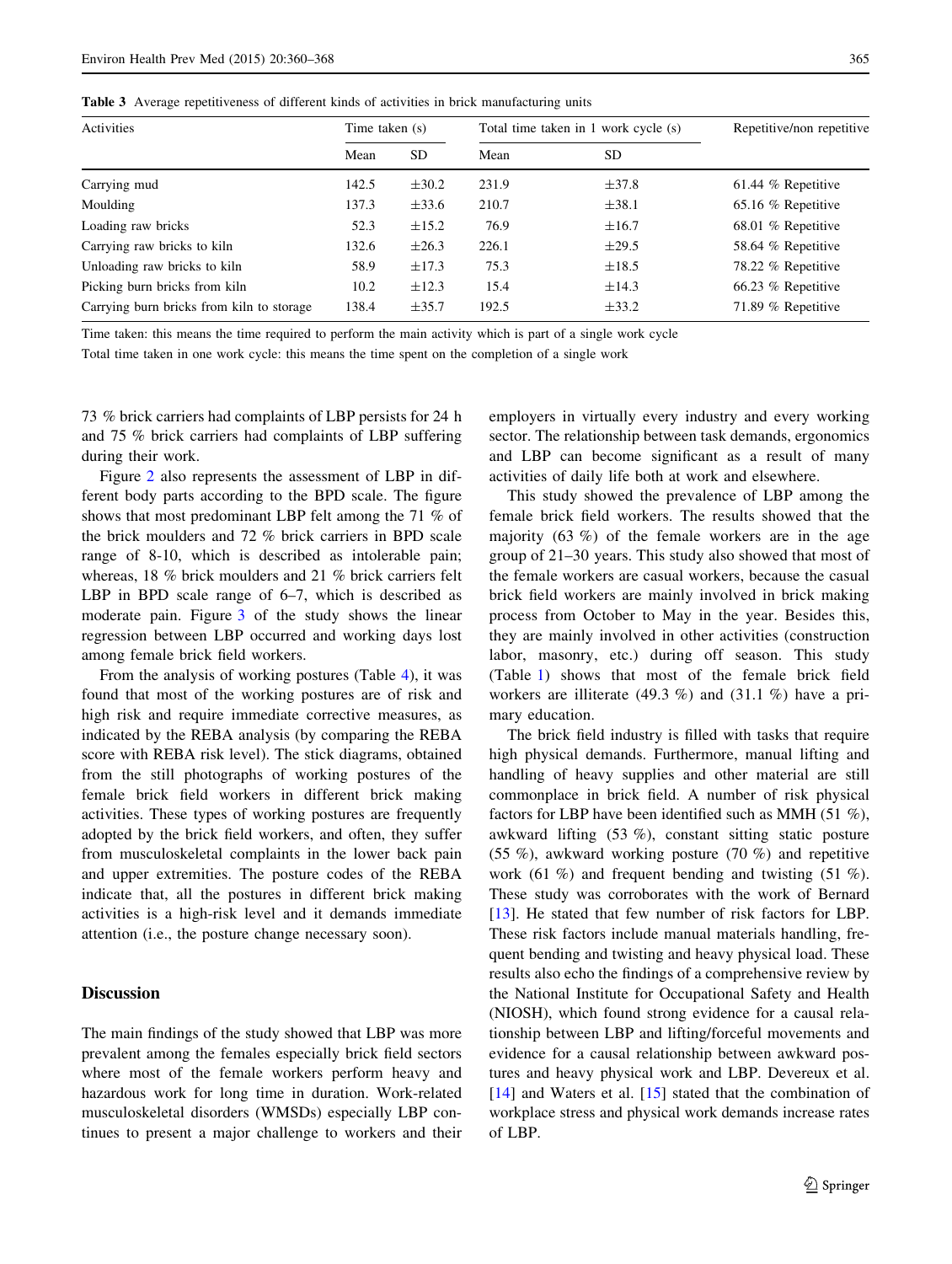<span id="page-6-0"></span>

Fig. 2 Low back pain (LBP) according to BPD scale and in different times among female brick field workers

This study showed that the some psychosocial factors like job dissatisfaction (52 %), monotony at work (62 %), poor relationship with the managers of the brick field (34 %), perceived inadequacy of income (92 %) and unpleasant work environments (18 %) have a relationship between LBP. These studies have same findings of a study of Snook et al. [[16\]](#page-8-0). They also described that psychosocial factors, such as job dissatisfaction, poor relationship with immediate supervisors, perceived inadequacy of income, lack of control over one's job, and unpleasant work environments seem to have an impact on LBP. Hoogendoorn et al. [\[17](#page-8-0)] stated that, one of the consistent findings related to workplace psychosocial stressors is that low job satisfaction is associated with LBP. Monotony at work is also



Fig. 3 Linear regression between low back injuries or pain occurred and working days lost among female brick field workers

usually associated with higher levels of LBP. Svensson and Andersson [\[18](#page-8-0)] stated that monotony was found to have a direct relationship to LBP. Davis and Heaney [\[19](#page-8-0)] showed that job dissatisfaction and stress are more consistently and more strongly associated with the development of MSD mainly in lower back. Dissatisfaction with a work situation, a supervisor, or a dead-end job and boredom contribute greatly to the onset and persistence of musculoskeletal disorders.

Carrying heavy loads are the most common human activities in several occupations involving MMH. During brick making, female brick field workers perform several types of MMH that may be causative factors for the development of LBP among them. The present study deals with MMH in which female brick field workers carry, loading and unloading heavy loads (mud, raw bricks and burn bricks) in a repetitive manner is also a causative factor of LBP among them. This study was supported with the result or study of Cole and Grimshaw [\[20](#page-8-0)]; they also stated that carrying heavy loads in a repetitive manner is a causative factor of LBP.

Postural analysis can be a powerful technique for assessing work activities. In this posture analysis study (REBA method) it was found that most of the posture adopted by the female workers are high-risk level and change the posture necessary soon. Prolonged working in squatting and kneeling postures is also common in many activities related to brick manufacturing especially moulding, where the female brick field workers mould the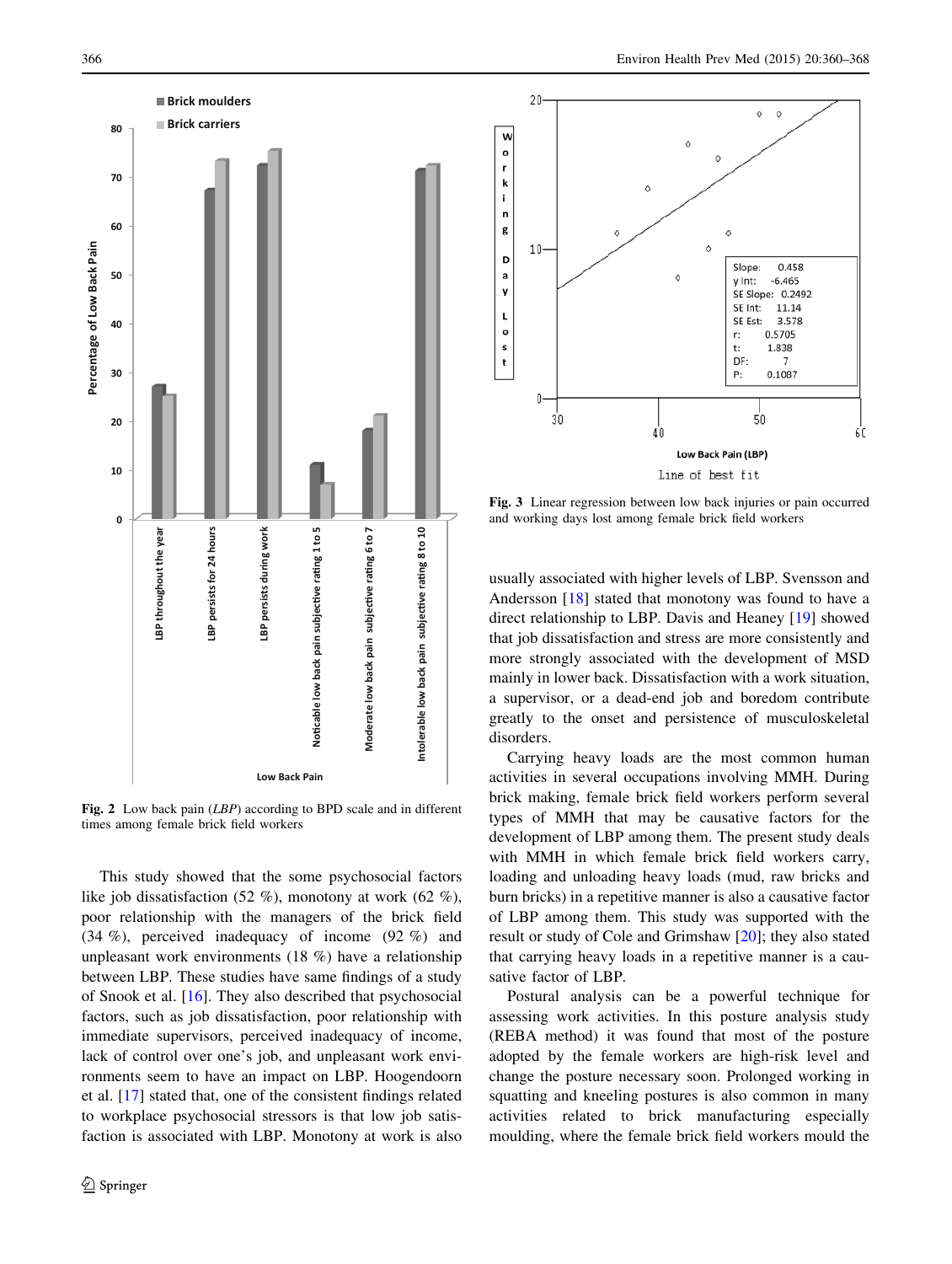<span id="page-7-0"></span>

|  | Table 4 Analysis of working posture by using REBA method for assessing risk level of low back pain |  |  |  |  |  |  |
|--|----------------------------------------------------------------------------------------------------|--|--|--|--|--|--|
|  |                                                                                                    |  |  |  |  |  |  |

| Sl.<br>no. | Activities                                   | Posture details                                                                                                                                          | <b>REBA</b><br>score | Risk<br>level | Action<br>categories |
|------------|----------------------------------------------|----------------------------------------------------------------------------------------------------------------------------------------------------------|----------------------|---------------|----------------------|
| 1.         | Carrying mud                                 | Back bent backward, both arms below shoulder level, walking or moving, weight<br>or force needed exceeds 20 kg                                           | -09                  | High          | Necessary<br>soon    |
| 2.         | Moulding                                     | Bent forward, both arms below shoulder level, legs bent forward, weight or force<br>needed $>20$ kg                                                      | -08                  | High          | Necessary<br>soon    |
| 3.         | Loading raw bricks                           | Bent forward, both arms above shoulder level, sitting, weight or force exceeds<br>$20 \text{ kg}$                                                        | -10                  | High          | Necessary<br>soon    |
| 4.         | Carrying raw bricks to<br>kiln               | Back bent forward, both arms are above shoulder level, walking or moving,<br>weight or force above 20 kg                                                 | 09                   | High          | Necessary<br>soon    |
| 5.         | Unloading raw bricks<br>to kiln              | Bent forward, one arm is or above shoulder level, sitting, weight or force needed<br>exceeds 20 kg                                                       | - 10                 | High          | Necessary<br>soon    |
| 6.         | Picking burn bricks<br>from kiln             | Back bent forward, both arms are below shoulder level, back bent forward, both<br>arms are above shoulder level, weight or force needed is 10 kg or less | 10                   | High          | Necessary<br>soon    |
| 7.         | Carrying burn bricks<br>from kiln to storage | Back bent forward, both arms are above shoulder level, walking or moving,<br>weight or force above 20 kg                                                 | 09                   | High          | Necessary<br>soon    |

bricks with clay in a squatting posture for prolonged period of time. This study shows that the lower back is the most affected body part among the female brick field workers. Static loading occurs when fixed postures are adopted, often in awkward positions and the muscles remain contracted for extended periods. During moulding activities female brick field workers are engaged in a prolonged forward bent posture without providing any back support, a constant load was maintained in the lumbar region throughout the work. This makes the neck extensor and spinal extensor muscles to get fatigued soon, which in turn leads to neck pain and low back ache among them. In this study, brick carriers mainly carried heavy loads while carrying mud and bricks in their head. Lower back pain has been associated with lifting of heavy objects while in an awkward posture [[21\]](#page-8-0). Posture and the location and weight of a load affect the moment of the force applied in the lumbar region, which in turn affects muscle loading and compressive forces on the internal vertebral disc [\[22](#page-8-0), [23](#page-8-0)]. Thus, lower back problems appear to be associated with those types of postures that require back flexion, carrying and lifting of heavy loads, and exposure to whole-body vibration [[24\]](#page-8-0). Even nowadays, many physically heavy work phases and a combination of several stress factors, including poor work postures and activities requiring the use of force are common among brick field workers.

The most significant potential risk factors for MSDs in female brick field workers are heavy lifting and carrying and working in stooped or awkward postures [[25\]](#page-8-0). Prolonged extreme trunk flexion is commonly found in farm tasks such as pruning, weeding, labeling and harvesting crops. Female potato cultivators have to carry heavy loads when carrying seeds for planting in grooves in the soil and during harvesting, which may be the causative factor for musculoskeletal disorders [\[26](#page-8-0)].

This study showed that female brick field workers suffered from chronic LBP due to carrying heavy loads as well as working in an awkward posture in the brick field which may be the causative factor of musculoskeletal disorder especially LBP. Although it has been widely acknowledged that constrained working postures are one of the important factors of musculoskeletal disorders especially LBP.

This study found that, female brick field workers suffered from acute LBP due to working in an awkward (stooping and kneeling) and static posture in a brick field. One of the main causative factors of LBP is MMH of bricks and loading and unloading of bricks from the kiln. Repetition of work is the main causative factors of LBP and also pain in the upper extremities of the body. REBA posture analysis suggested that, working in an awkward posture for prolonged period of time is one of the leading causative factor for WMSDs among female brick field workers.

Recommendations: The following recommendations are made for reducing the occupational stress of the brickfield workers:

- 1. Interim rest pauses should be enhanced to avoid excessive physical stress among the female brick field workers.
- 2. One day break in a week which helps to reduce physical and mainly psychological stress.
- 3. Careful about posture, try to avoid static work posture.
- 4. Avoiding long distance travelling that reduces working hour and thus physical stress.